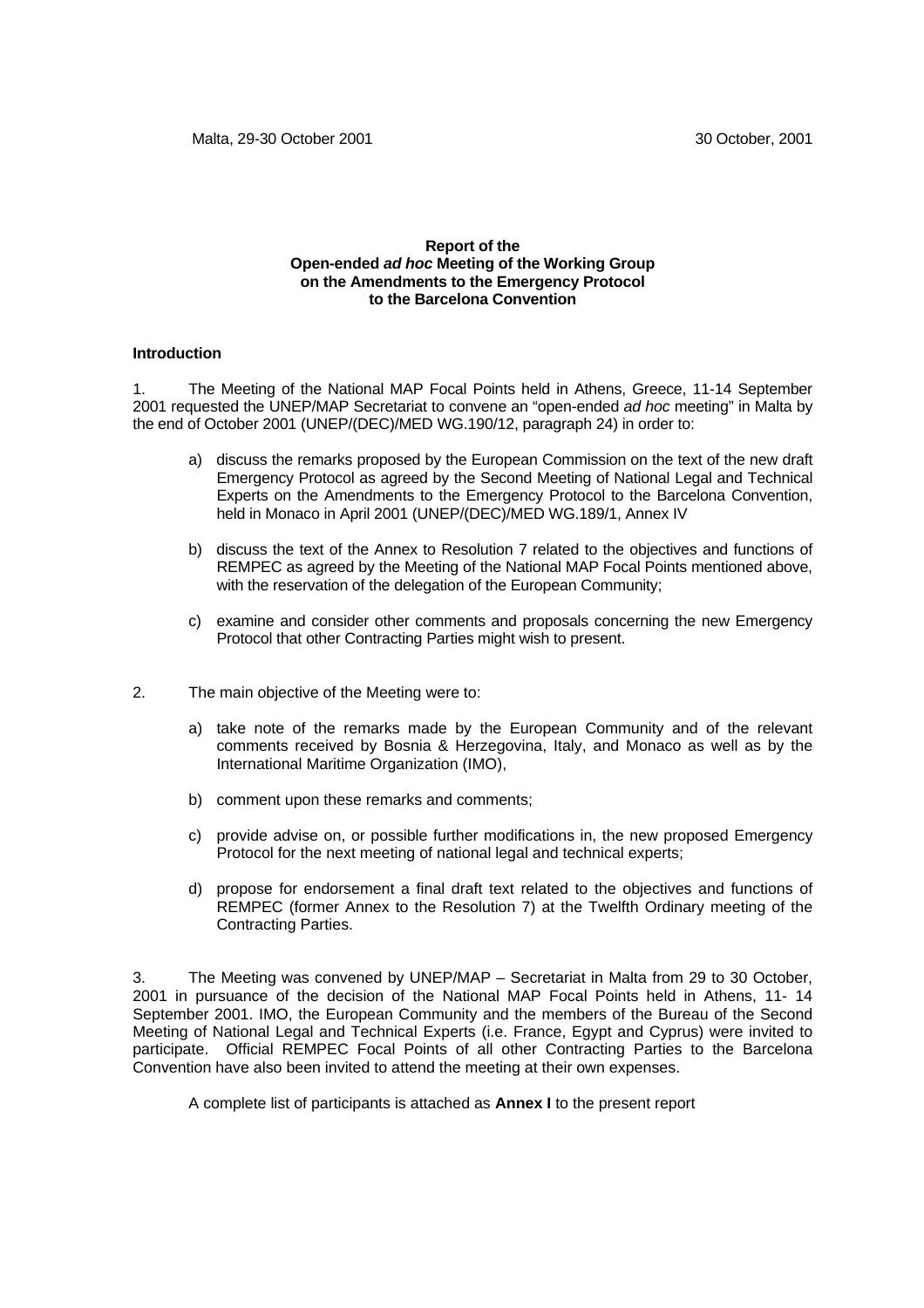### **Agenda Item 1 Opening of the Meeting**

4. The Meeting was opened by the Honorable Dr. Francis Zammit Dimech, Minister for the Environment of the Republic of Malta who welcomed the participants and, recalling to the importance of finalizing the process aimed at providing the Mediterranean region with a new Emergency Protocol, wished the Working Group a fruitful outcome. Mr. Lucien Chabason, Coordinator of the Mediterranean Action Plan, also wished a fruitful meeting to the participants.

#### **Agenda Item 2 Rules of Procedure**

# **2.1 Rules of Procedure**

5. The participants decided to apply, *mutatis mutandis* the rules of procedure for Meetings and Conferences of the Contracting Parties to the Convention of the Protection of the Mediterranean Sea against pollution and its related Protocols (UNEP/IG/43/6, Annex XI).

### **2.2 Election of Officers**

6 The Meeting, under the chairmanship of Mr. Paul Mifsud, Malta (UNEP (DEC) MEDF WG.190/12 para 24, Athens 19-14-September 2001) elected Mr. Mohamed Aly Borhan (Egypt) as Vice-chairman and Mr. Gabriel Gabrielides (Cyprus) as Reporter.

### **2.3 Working languages.**

7. Simultaneous English/French interpretation was provided during the meeting. The working documents were available only in English.

### **Agenda Item 3 Adoption of the Agenda**

8. The Meeting adopted the agenda contained in Annex II of the present report. The list of documents is presented in Annex III.

### **Agenda Item 4 Discussion of the EC remarks to the proposed text of the new Emergency Protocol to the Barcelona Convention.**

9. Before the discussion, the European Commission representative pointed out that the EC submitted a set of proposals for further amendment of the Monaco text, following recent developments taken place at the EU level. The EU has adopted or agreed on rules for a harmonised and coherent implementation of MARPOL commitments with regard to the provision and use of port reception facilities, of SOLAS provisions as well as of related IMO resolutions, addressing vessel traffic monitoring and information systems for maritime traffic.

He noted that the European Commission's initiative aims at setting up the first step towards a coherent and more harmonised implementation of internationally agreed rules in the entire Mediterranean area, amongst others, by introducing some coastal responsibilities and actions into the Protocol. In addition, some of its proposals strive to pave the way for a smooth adoption of the new Protocol by the European Community and its direct involved Member States having regard to their obligations under the EC Treaty.

The Meeting considered proposals submitted by the European Commission (DG ENVE.3) concerning Preamble to the Protocol and to the Articles 1, 2, 4, 6 (para. 1, b bis bis), 8 1 b and 1 bis, 9 bis, 10 bis, 10 ter, 10 quarter, 10 quinquies and 14, and suggested the texts reproduced in boxes below for the consideration by the Third Meeting of National Legal and Technical Experts on the Amendments to the Emergency Protocol to the Barcelona Convention. Only the outcome of those parts of the discussion relating to each Article that were considered important for the preparation of work of the Third Meeting National Legal and Technical Experts are herewith recorded.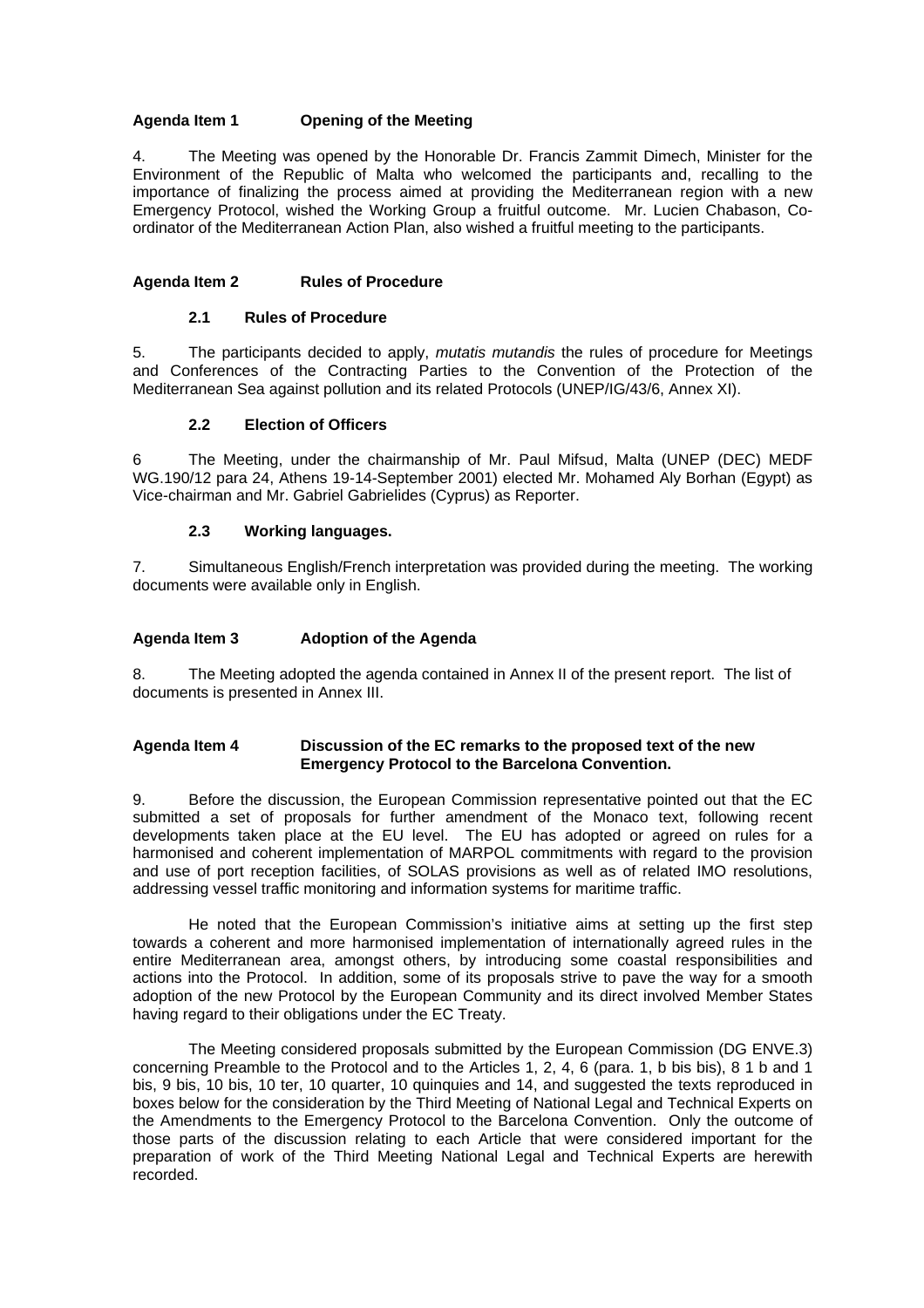In considering the EC proposals, the meeting took into consideration the comments submitted by Bosnia & Herzegovina, Italy, Monaco, as well as the note and comments submitted by the International Maritime Organization (IMO).

#### **Preamble**

The Meeting agreed that, after the fifth paragraph of the Preamble, a new paragraph should be inserted as follows :

Acknowledging the contribution of the European Community to the implementation of international standards as regards maritime safety and the prevention of pollution from ships.

#### **Article 1**

The Meeting agreed that Article 1 should be considered together with Article 14, and suggested that the text of paragraph e) as agreed by the Monaco Meeting should not be changed provided that the Third Meeting of National Legal and Technical Experts agrees with the text of Article 14 as reproduced below.

#### **Article 2**

 The Meeting agreed that, after paragraph 1 of Article 2, a new paragraph should be inserted as follows :

In cooperating, the Parties should take into account as appropriate the participation of local authorities, non-governmental organizations and economic operators.

#### **Article 6, paragraph 1 (b bis bis)**

 The Meeting agreed that, after the word "concerned", the words "and other relevant applicable regulations" should be inserted as follows :

the national organization or authorities responsible for the implementation of article 3.2, in particular those responsible for the implementation of the international conventions concerned and other relevant applicable regulations, those responsible for the development of port reception facilities and those responsible for the monitoring of discharges which are illegal under MARPOL 73/78;

#### **Article 8, paragraph 1 (b)**

The Meeting agreed that, after the words "noxious substances", the words "including HNS carried in packaged form" should be inserted as follows:

the presence, characteristics and extent of spillages of oil or hazardous and noxious substances including HNS carried in packaged form observed at sea which pose or are likely to pose a threat to the marine environment or to the coast or related interests of one or more of the Parties.

#### **Article 8, paragraph 1 (bis)**

The Meeting agreed that the words "its national law" should be replaced by the words "laws applicable to the Parties" as follows:

 Each Party shall also issue instructions to persons having charge of sea ports or handling facilities under its jurisdiction to report to it, in accordance with its national law laws applicable to the Parties, all incidents which result or may result in a discharge of oil or hazardous and noxious substances.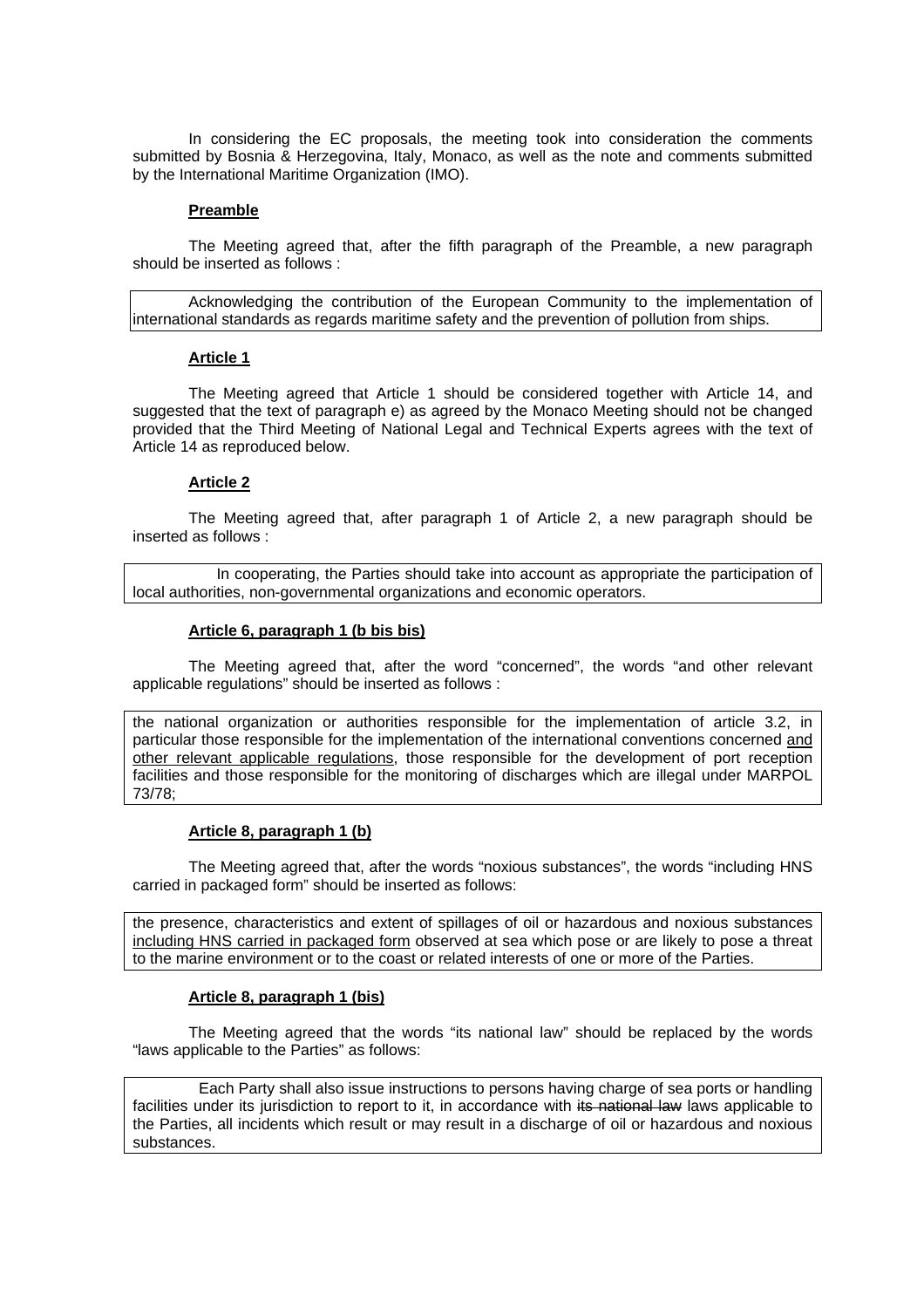### **Article 8, paragraph 1 Article 9 bis, paragraph 2**

Prior to the Meeting**,** the EC presented its new proposals concerning the texts of articles 8 and 9, which were not previously circulated, as follows:

1) After paragraph 1 of Article 8 the EC proposed the following new text:

"**Without prejudice of the provisions of article 14 of the Protocol, each Party shall require the masters of every ship sailing the maritime waters under its jurisdiction to comply with the obligations provided for under 1(a) and 1(b)**."

2) In regard to Article 9 bis the Commission proposed the following redrafting of the paragraph 2:

"**Without prejudice of the provisions of article 14** of this Protocol each Party should require the masters of ships flying its flag and masters of **every ship sailing the maritime waters under its jurisdiction and shall invite masters of every ship navigating in maritime waters….**"

It was pointed out that the new EC proposals:

- 1. were weaker than the standards set up by MARPOL and OPRC concerning the obligation imposed by States on vessels flying their flags;
- 2. could raise legal problems concerning the powers of coastal States, as defined by the LOS Convention, to make mandatory for foreign vessels requirements concerning conditions of navigation, within and beyond territorial waters.

After discussion, the EC suggested a modification of its former amendment proposals as follows:

(1) After paragraph 1 of Article 8, the following new paragraph should be added

Without prejudice to provisions of Article 14 of the Protocol, each Party shall require the masters of every ship sailing in its territorial waters to comply with the obligations provided for under (a) and (b).

(2) Paragraph 2 of Article 9 bis should be amended to read as follows:

Without prejudice to Article 14, each Party shall require the masters of ships flying its flag and shall invite masters of each ship sailing in its territorial waters, in case of a pollution incident, to follow the procedures described in the emergency plan and in particular to provide the proper authorities, at their request, with such detailed information about the ship and its cargo which is relevant to actions taken in pursuance of article 9, and to co-operate with these authorities

These proposals were not discussed and will require further legal consideration by the Contracting Parties and by the Secretariat.

## **Article 10 bis, paragraph 5**

The Meeting agreed that the words "of international law and national or supra-national regulations " should be replaced by the words "national and international law, applicable to one or the other Party involved in the assistance" as follows:

The provisions of this article shall not be interpreted as in any way prejudicing the rights of Parties to recover from third parties the costs of actions taken to deal with pollution incidents under other applicable provisions and rules of international law and national or supra-national regulations national and international law, applicable to one or the other Party involved in the assistance.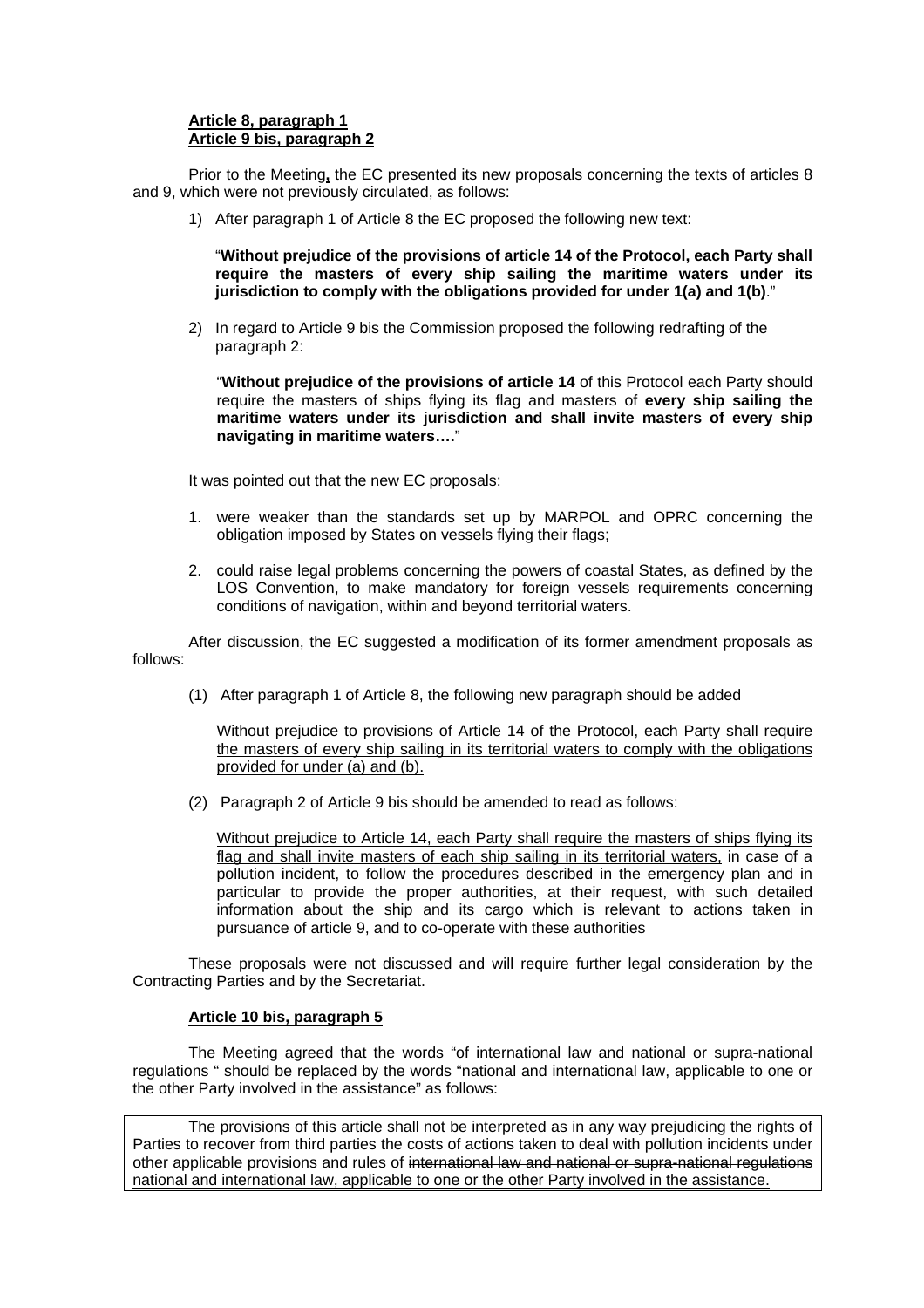#### **Article 10 ter, paragraph 1**

 The Meeting took note of the following EC proposal for amendment of Article 10 ter, para.1:

"The Parties shall take all necessary steps to ensure that reception facilities meeting the needs of ships are available in their ports and terminals and are utilized at reasonable cost by all ships calling at their ports, whether or not they use the facilities, without causing undue delay to ships."

After an extensive exchange of views, the Meeting agreed on the following text:

The Parties shall take all necessary steps to ensure that reception facilities meeting the needs of ships are available in their ports and terminals. The Parties shall ensure that ships calling to their ports utilize, as necessary, these facilities and contribute at reasonable cost to their operation.

 It was noted that the original proposal of the EC would have possible economic consequences and could raise political problems in some areas of the Mediterranean.

 The Egyptian delegate raised his concern for the amendments proposed in this paragraph and stressed that he would convey to the Secretariat an official Egypt's reply, as soon as possible.

### **Article 10 quater**

 The Meeting agreed that the words "within the framework" should be replaced by the words "respecting the competences" as follows:

In conformity with generally accepted international standards and within the framework of their recognized competencies, the Parties shall take the necessary steps to assess the environmental safety, individually, bilaterally or multilaterally, of the recognized routes used in maritime traffic and shall take the appropriate initiatives, within the framework respecting the competences of the International Maritime Organization, aimed at reducing the risks of accidents or the environmental consequences thereof.

## **Article 10 quinquies**

 The Meeting agreed that the words "access to their ports" should be replaced by the words "reception in places of refuge, including ports" and that the title of the article should be changed accordingly as follows:

## Title: RECEPTION OF SHIPS IN DISTRESS IN PORTS AND PLACES OF REFUGE

The Parties shall define national, subregional or regional strategies concerning access to their ports reception in places of refuge, including ports, of ships in distress presenting a threat to the marine environment. They shall cooperate to this end and inform the regional centre of the measures they have adopted.

## **Article 14**

 Taking into account the agreement to consider Article 1 in conjunction with Article 14, the Meeting suggested that the text of Article 14 as adopted by the Monaco Meeting should be replaced by the following text:

 In implementing the provisions of this Protocol, the right of Parties to adopt relevant stricter domestic measures or other measures in conformity with international law, in the areas covered by this Protocol, shall not be affected.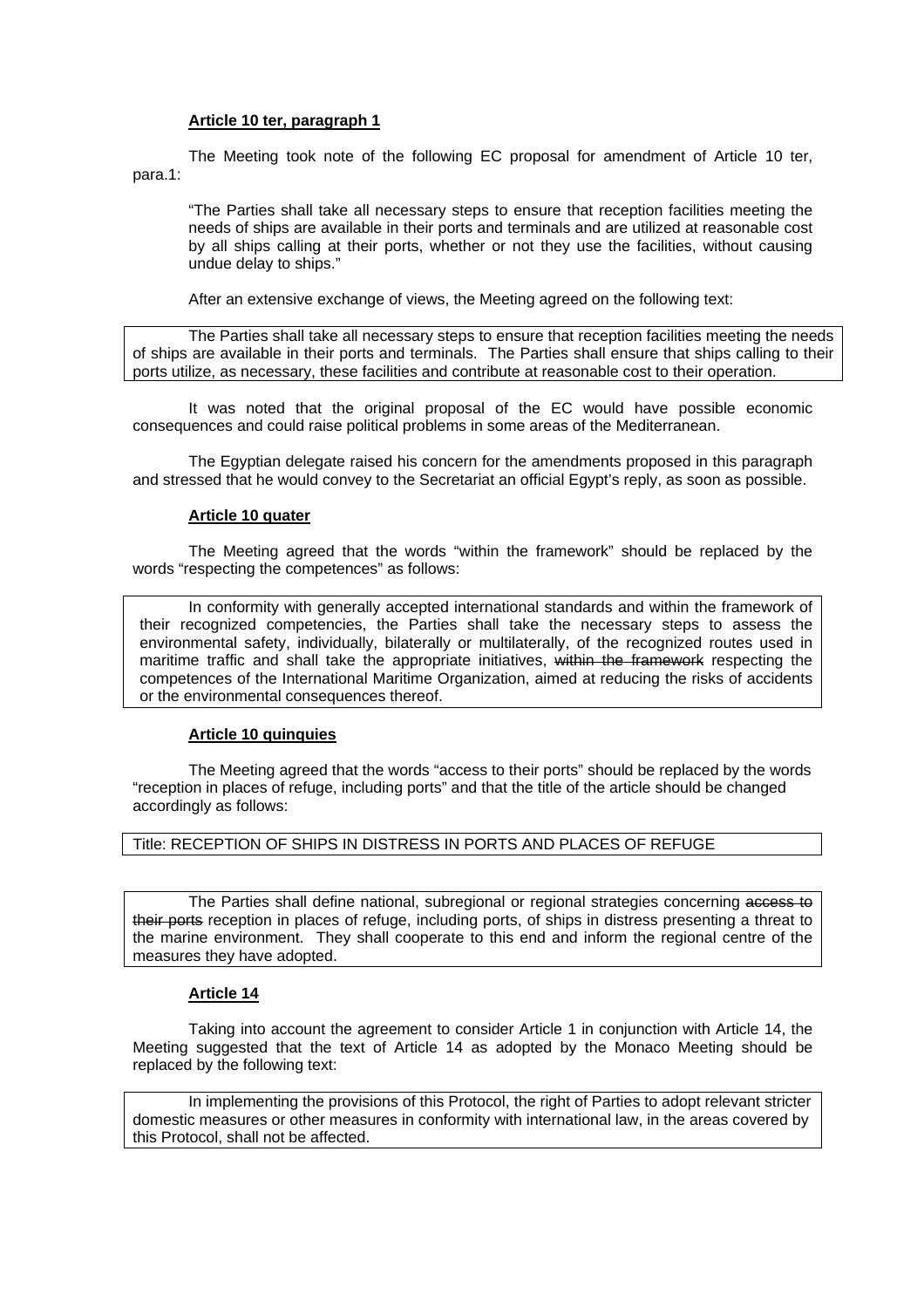In addition, the EC, in order to make clear that the Protocol will not affect the obligations of Parties, members of the European Community, to implement the EC legislation in areas covered by this Protocol, asked that the Third Meeting of National Legal and Technical Experts would consider one of the following possible options:

- 1. to include a new paragraph in the Preamble;
- 2. to further amend Article 14 accordingly ;

 As an alternative solution, the EC could also consider formulating a declaration to meet its concern when adopting the Protocol.

#### **Agenda Item 5 Discussion of the Annex to the Resolution 7 concerning objectives and functions of REMPEC**

10 The working Group endorsed the modifications in the annex to Resolution 7 proposed by the Secretariat (Annex IV), pursuant to the recommendations addressed to the Secretariat by the Second Meeting of the National Legal and Technical Experts on the amendments to the Emergency Protocol.

### **Agenda Item 6 Other Business**

11. No other issues were discussed.

### **Agenda Item 7 Adoption of the Minutes of the Meeting**

12. The working group adopted the Minutes of the Meeting.

# **Agenda Item 8 Closure of the Meeting**

13. The Meeting was closed by the Chairman at 20.00 hours on Tuesday 31 October 2001.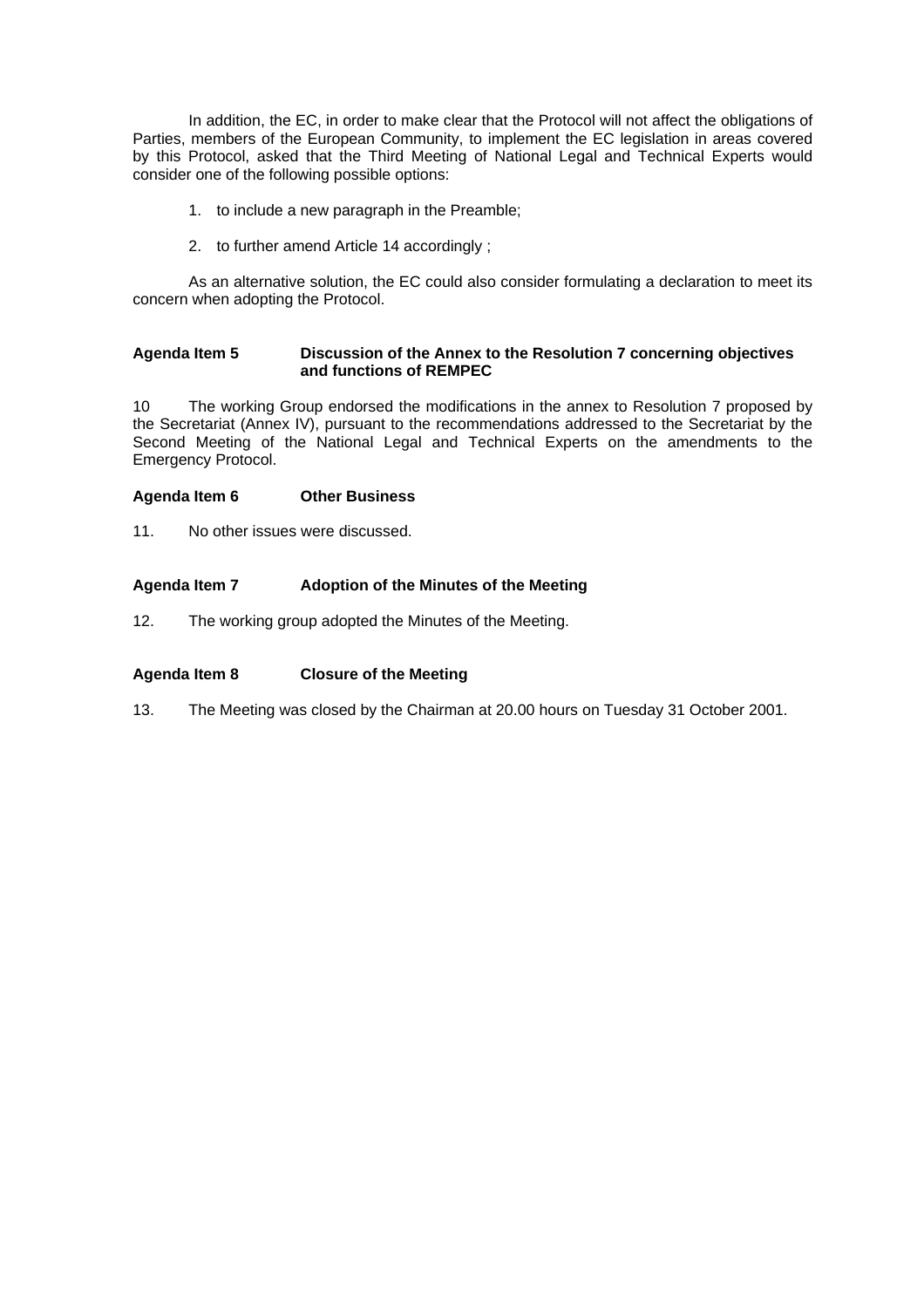## **ANNEX I**

# **OPEN-ENDED** *AD HOC* **MEETING OF WORKING GROUP ON THE AMENDMENTS TO THE EMERGENCY PROTOCOL TO THE BARCELONA CONVENTION**

## **Malta, 29 – 30 October 2001**

## **LIST OF PARTICIPANTS**

| <b>CYPRUS</b> | Mr. Gabriel P. GABRIELIDES<br>Director<br>Department of Fisheries and<br>Marine Research<br>Ministry of Agriculture, Natural Resources<br><b>And Environment</b><br>Aeolou 13<br>1416 Nicosia<br>Cyprus                                                                                |
|---------------|----------------------------------------------------------------------------------------------------------------------------------------------------------------------------------------------------------------------------------------------------------------------------------------|
|               | Tel: 357-2-807867<br>Fax: 357-2-775955<br>E-mail: ggabriel@cytanet.com.cy                                                                                                                                                                                                              |
| <b>EGYPT</b>  | <b>Mr. Mohamed Aly BORHAN</b><br>Head of Integrated Coastal Zone<br><b>Management Division</b><br>Egyptian Environmental Affairs Agency<br>30 Misr-Helwan Agricultural Road<br>Maadi, Cairo<br>Egypt                                                                                   |
|               | Tel/Fax: 20-2-5256483<br>E-mail: noscp@intouch.com                                                                                                                                                                                                                                     |
| <b>FRANCE</b> | <b>Mr. Daniel SILVESTRE</b><br>Chargé de mission<br>Secrétariat Général de la Mer<br>16, bd Raspail<br><b>75007 Paris</b><br>France                                                                                                                                                    |
|               | Tel: 33-1-53634153<br>Fax: 33-1-53637853                                                                                                                                                                                                                                               |
| <b>GREECE</b> | Lieut. Comm. H.C.G. Elias SAMPATAKAKIS<br>Ministry of Mercantile Marine<br><b>Marine Environment Protection Division</b><br><b>Head of Section for International Affairs</b><br>Ipsilantou 109 & Tsamadou Street<br>185 35 Piraeus<br>Greece<br>Tel: 30-1-4191304<br>Fax: 30-1-4220440 |
|               | E-mail: dpthap@mail.yen.gr                                                                                                                                                                                                                                                             |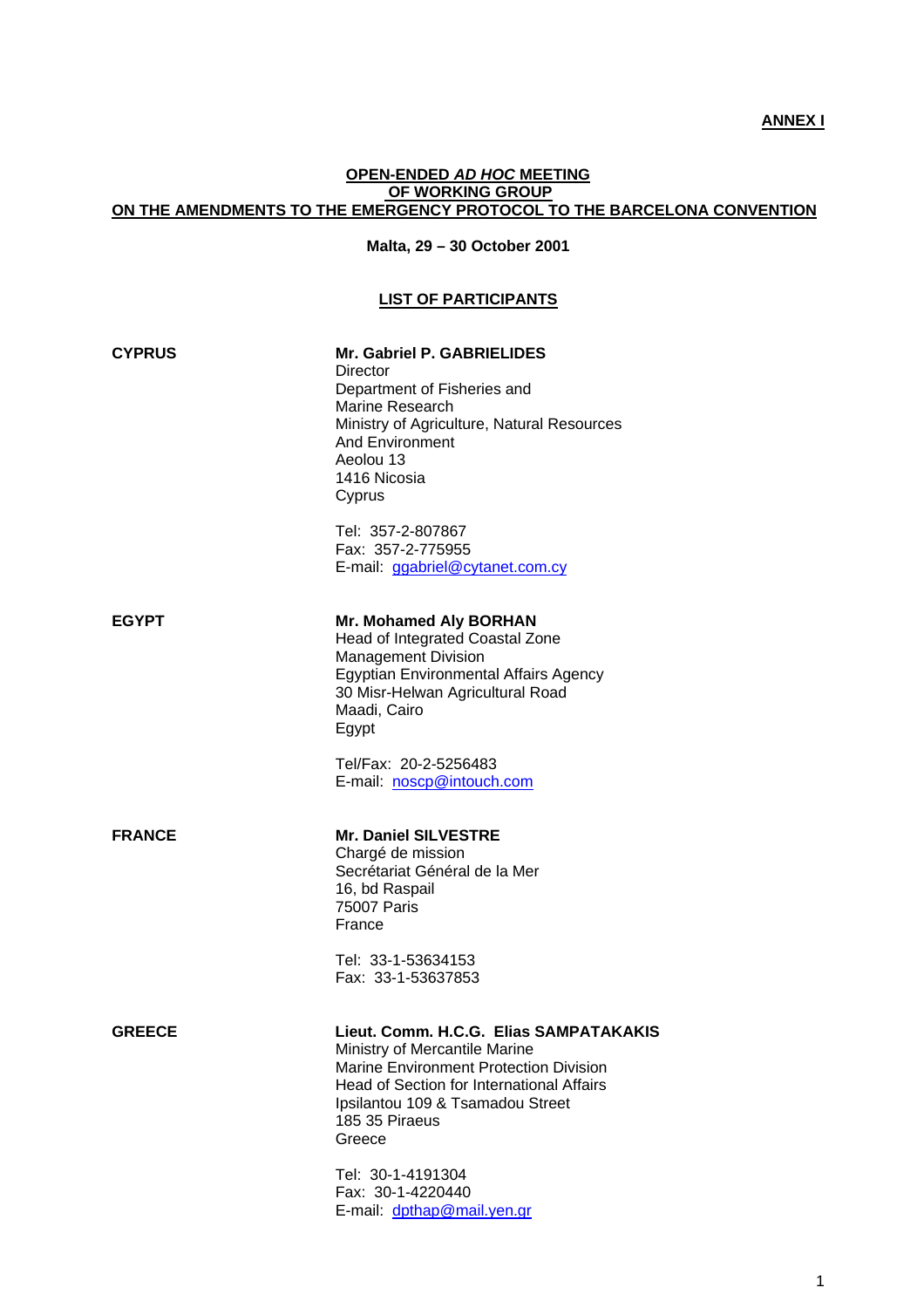## **MALTA H.E. Dr. Francis ZAMMIT DIMECH**

Minister for the Environment Ministry for the Environment Floriana CMR 02 **Malta** 

Tel: 356-222378/ Mob. 09497590 Fax: 356-243306

## **Mr. Paul MIFSUD**

Permanent Secretary Ministry for the Environment Floriana CMR 02 Malta

Tel: 356-241644 Fax: 356-250335

#### **Ms. Louisa FARRUGIA**

Legal Advisor Environment Protection Dept. Ministry for the Environment Floriana CMR 02 Malta

 Tel: 356-232022 Fax: 356-241378 **E-mail:** louisef@mail.global.net.mt

# **Mr. Jonathon PACE**

Deputy Executive Director Merchant Shipping Directorate Malta Maritime Authority Lascaris Wharf Valletta VLT 01 **Malta** 

Tel: 356-250360 Fax: 356-241460 E-mail: jonathan.pace@mma.gov.mt

**EC** Mr. Alessandro CURATOLO

 Principal Administrator European Commission Directorate-General Environment Av. De Beaulieu 5 1160 Brussels Belgium

 Tel: 32-2-2990340 Fax: 32-2-2969567 E-mail: Alessandro.Curatolo@cce.eu.int

 **Mr. Jacques DE DIEU E-mail:** jacques.de-dieu@cec.eu.int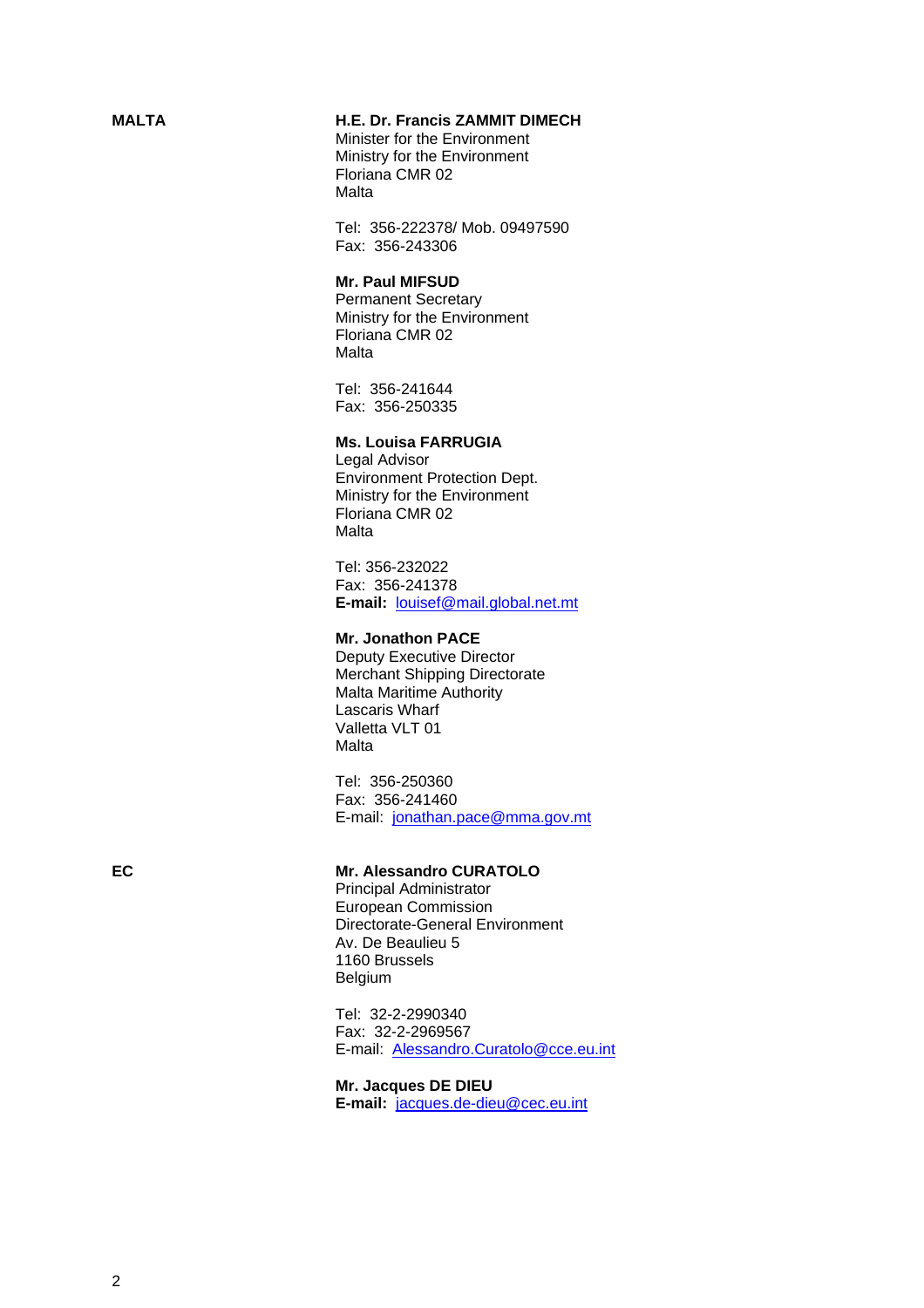| <b>UNEP/MAP</b>       | <b>Mr. Lucien CHABASON</b><br>Coordinator                                                                                                                         |
|-----------------------|-------------------------------------------------------------------------------------------------------------------------------------------------------------------|
|                       | Mr. Evangelos RAFTOPOULOS<br>Professor of International Law at<br><b>Panteion University</b><br><b>MAP Legal Advisor</b>                                          |
|                       | Coordinating Unit for the<br><b>Mediterranean Action Plan</b><br>48 Vassileos Konstantinou Avenue<br>P.O. Box 18019<br>116 10 Athens<br>Greece                    |
|                       | Tel: 30-1-7273100<br>Fax: 30-1-7253196-7<br>E-mail: unepmedu@unepmap.gr<br>http://www.unepmetnp.org                                                               |
| <b>REMPEC</b>         | <b>Mr. Roberto PATRUNO</b><br><b>Director</b>                                                                                                                     |
|                       | <b>Mr. Darko DOMOVIC</b><br><b>Technical Expert</b>                                                                                                               |
|                       | <b>Regional Marine Pollution</b><br><b>Emergency Response Centre</b><br>For the Mediterranean Sea<br>(REMPEC)<br>Manoel Island GZR 03<br>Malta                    |
|                       | Tel: 356-337296-8<br>Fax: 356-339951<br>E-mail: rempec@waldonet.net.mt                                                                                            |
| <b>OBSERVER:</b>      |                                                                                                                                                                   |
| <b>NOWPAP MER/RAC</b> | Mr. Chang-Gu KANG <sup>(1)</sup><br><b>Director</b><br>Korean Research Institute of Ships & Ocean Engineering<br>P.O. Box 23 Yusung<br>Taejon<br>305-600<br>Korea |

 Tel: (042) 868-7260 Fax: (042) 868-7738 E-mail: cgkang@kriso.re.kr

<sup>(1)&</sup>lt;br>(1) Mr. Chang-Gu Kang is the Director of the Marine Environment Emergency Preparedness and Response Regional Activity Centre (MER/RAC) established on 22 March, 2000 within the framework of the Northwest Pacific Action Plan (NOWPAP) of which China, Japan, Republic of Korea and Russia are parties.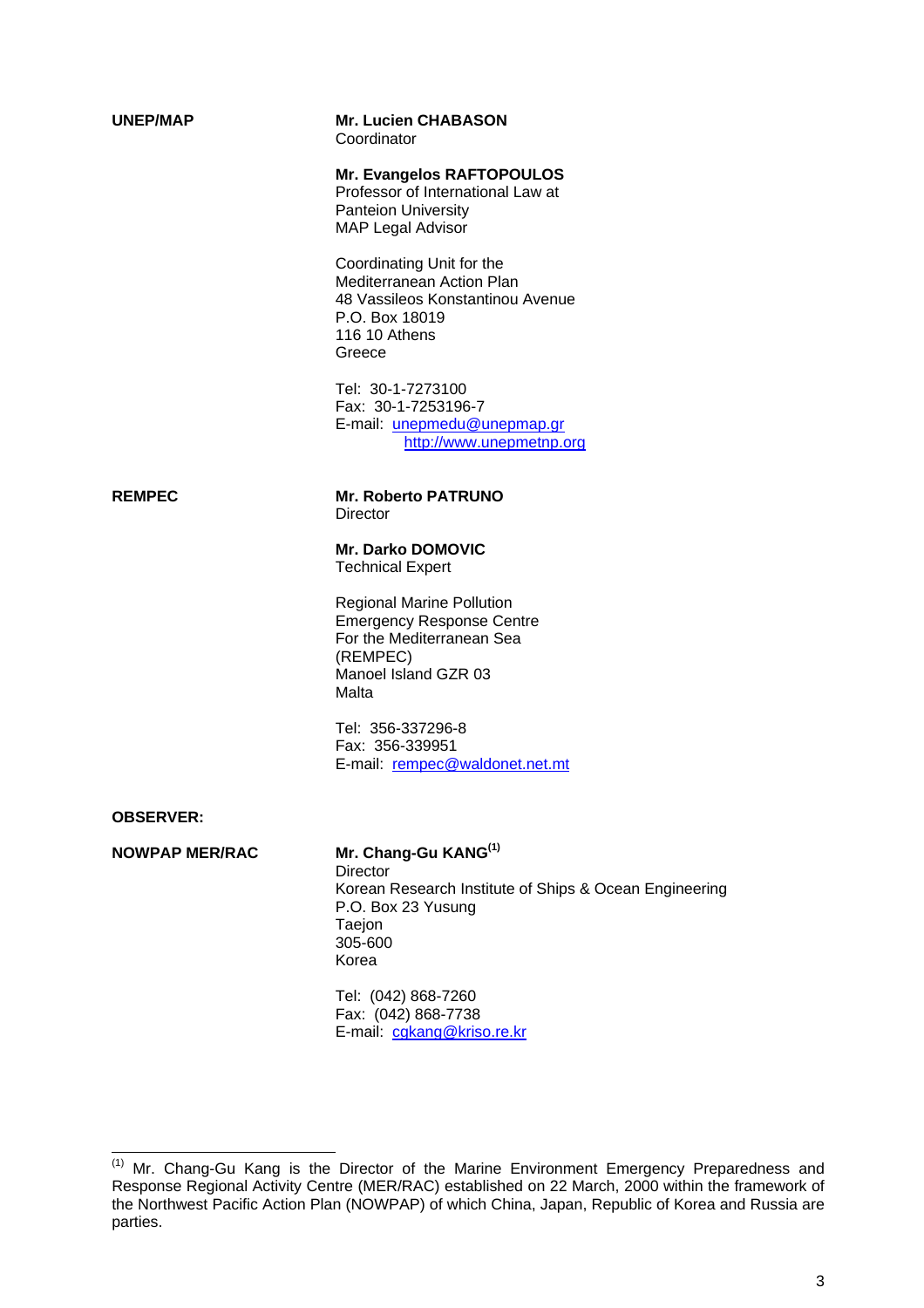#### **OPEN-ENDED** *AD HOC* **MEETING OF THE WORKING GROUP ON THE AMENDMENTS TO THE EMERGENCY PROTOCOL TO THE BARCELONA CONVENTION**

#### **Malta, 29 – 30 October 2001**

# **AGENDA**

- 1. Opening of the Meeting
- 2. Organisation of the Meeting
- 3. Adoption of the Agenda
- 4. Discussion of the EC remarks to the proposed text of the new Emergency Protocol to the Barcelona Convention
- 5. Discussion of the Annex to the Resolution 7 (objectives and functions of REMPEC)
- 6. Other business
- 7. Adoption of the minutes of the Meeting
- 8. Closure of the Meeting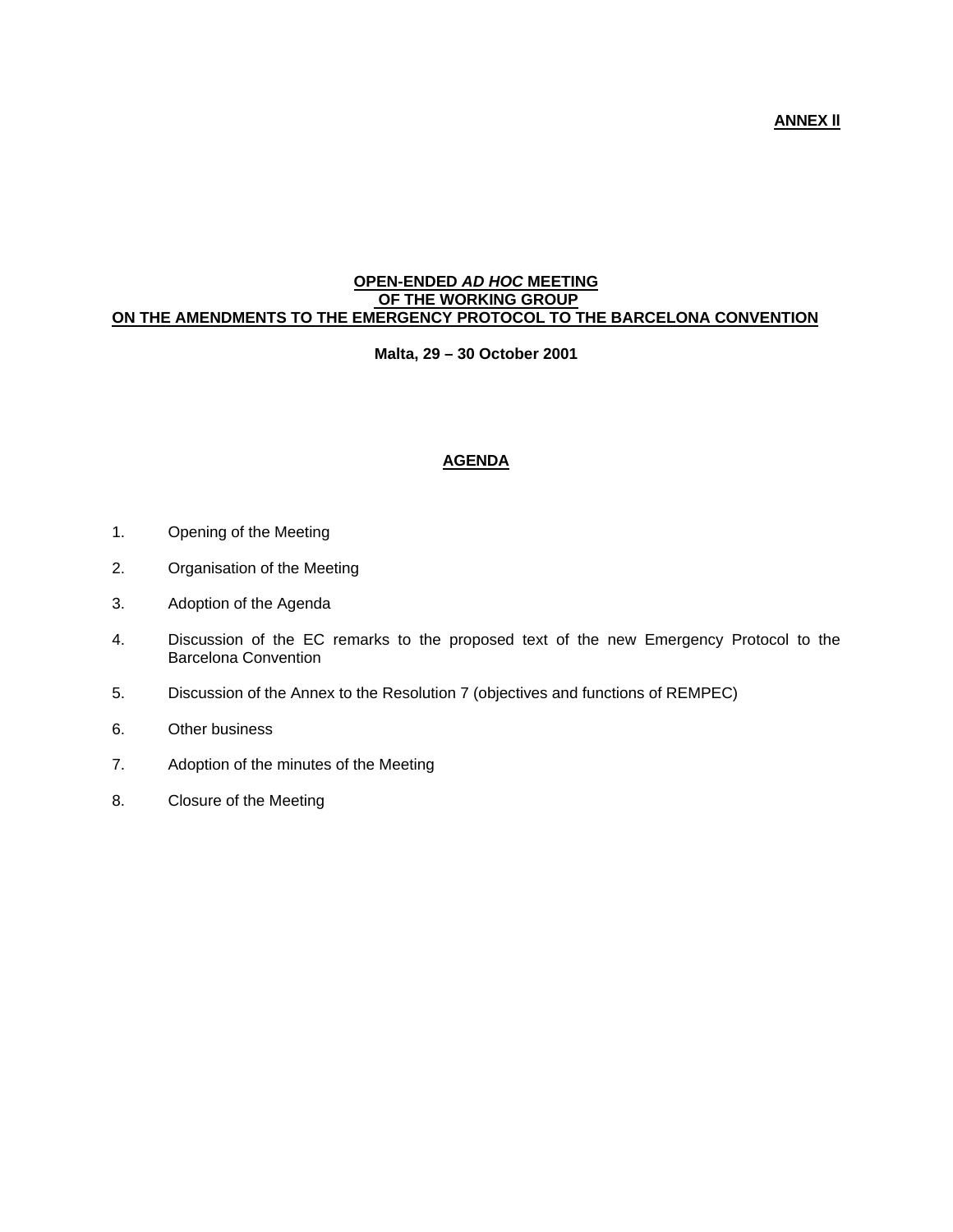#### **OPEN-ENDED** *AD HOC* **MEETING OF THE WORKING GROUP ON THE AMENDMENTS TO THE EMERGENCY PROTOCOL TO THE BARCELONA CONVENTION**

### **Malta, 29 – 30 October 2001**

## **LIST OF DOCUMENTS**

### **Working Documents**

- Provisional Agenda
- Annotated Provisional Agenda
- Report of the Second National Legal and Technical Experts on the amendments to the Emergency Protocol to the Barcelona Convention UNEP(DEC)MED WG.189/1
- Report of the Meeting of MAP National Focal Points (11-14/9/01 Athens) UNEP (DEC) MED WG.190/12.
- New proposed draft Emergency Protocol
- New proposed draft of Annex to Resolution 7 (objectives and functions of REMPEC)
- EC proposal for amendments to the draft Emergency Protocol. ENV/E.3/JVHD (2001), 1 August 2001.
- Comments of Bosnia & Herzegovina to EC proposals, 23 October 2001
- Comments of Italy to EC proposals. SDM/4/7940/c15 , 23 October 2001
- Comments of Monaco to EC proposals, 24 October 2001
- Comments of IMO to EC proposals, 29 October 2001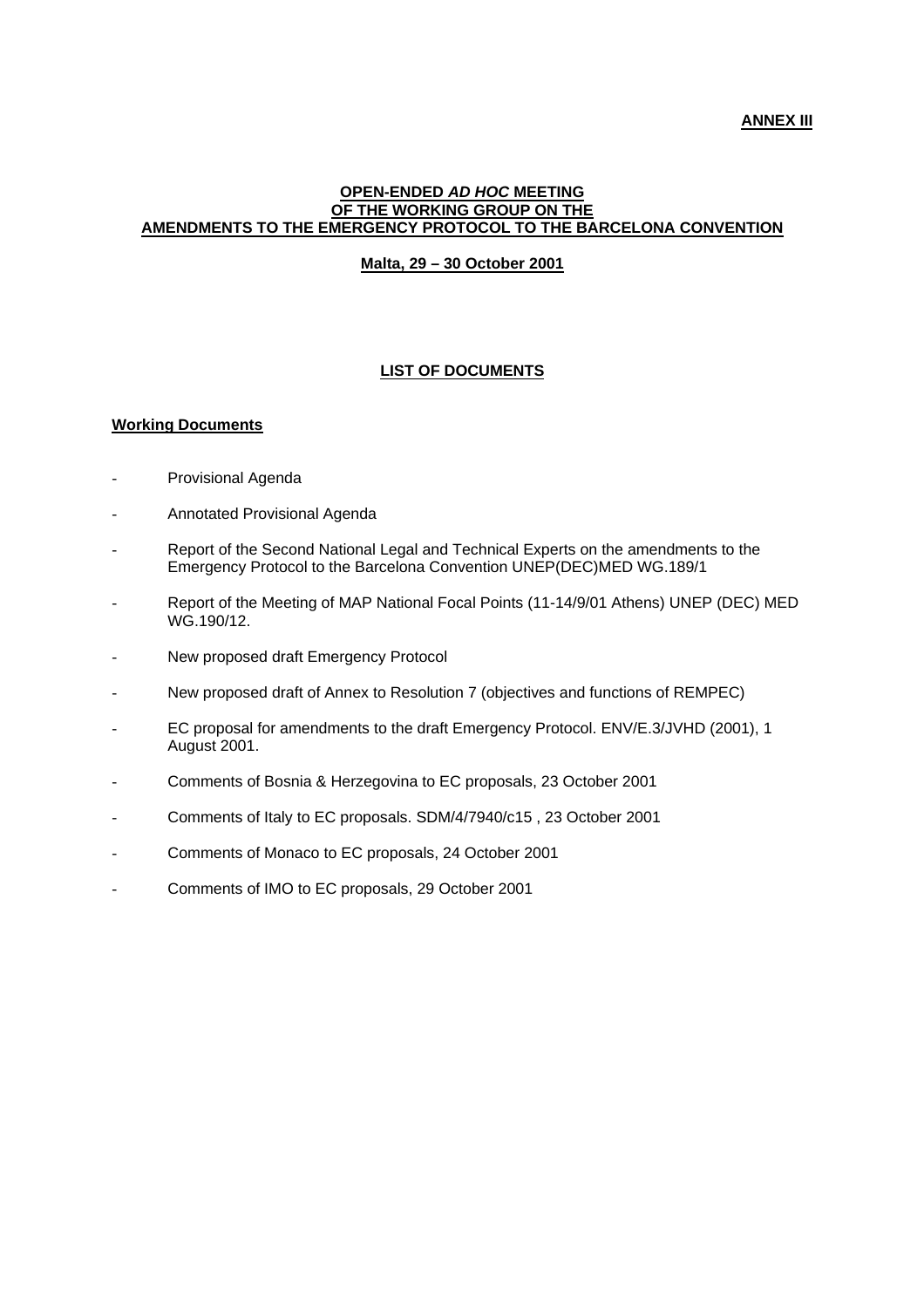### **ANNEX RELATED TO THE OBJECTIVES AND FUNCTIONS OF A REGIONAL CENTRE FOR THE IMPLEMENTATION OF THE EMERGENCY PROTOCOL**

# **I. OBJECTIVES**

1. To strengthen the capacities of the coastal States in the Mediterranean region with a view to preventing pollution of the marine environment from ships and ensuring the effective implementation in this region of the rules which are generally recognized at the international level, relating to the prevention of pollution from ships, and with a view to abating, combating and, to the fullest possible extent, eliminating pollution of the marine environment irrespective of the source.

2. To develop regional co-operation in the field of prevention of pollution of the marine environment from ships, and to facilitate co-operation among the Mediterranean coastal States in order to respond to pollution incidents which result or may result in a discharge of oil or other hazardous and noxious substances and which require emergency actions or other immediate response.

3. To assist coastal States of the Mediterranean region, which so request in the development of their own national capabilities for response to pollution incidents which result or may result in a discharge of oil or other hazardous and noxious substances and to facilitate information exchange, technological co-operation and training.

4. To provide a framework for exchange of information on operational, technical, scientific, legal and financial matters, and to promote dialogue aimed at conducting co-ordinated actions at national, regional and global levels for the implementation of the Protocol Concerning Co-operation in Preventing Pollution from Ships and in Combating Pollution of the Mediterranean Sea by Oil and other Hazardous and Noxious Substances in Cases of Emergency.

# **II. FUNCTIONS**

## **A: GENERAL FUNCTIONS**

1. To ensure the follow-up of the implementation of the Protocol to the Barcelona Convention concerning Co-operation in Preventing Pollution from Ships and in Combating Pollution of the Mediterranean Sea by Oil and other Hazardous and Noxious Substances in Cases of Emergency, and to perform relevant secretariat functions. In order to achieve this goal, to organize regular meetings of national authorities responsible for policies in the field of prevention of pollution from ships, preparedness for, and response to and co-operation in case of emergency, and to report to the meetings of the Contracting Parties to the Barcelona Convention.

2. To develop and maintain close working relationships with other Regional Activity Centres of the Mediterranean Action Plan and with the "specialized regional organisms" which play a coordinating role as set forth in the Mediterranean Action Plan, particularly with the scientific institutions within the region.

3. To co-operate as appropriate in activities of the Mediterranean Action Plan related to marine pollution.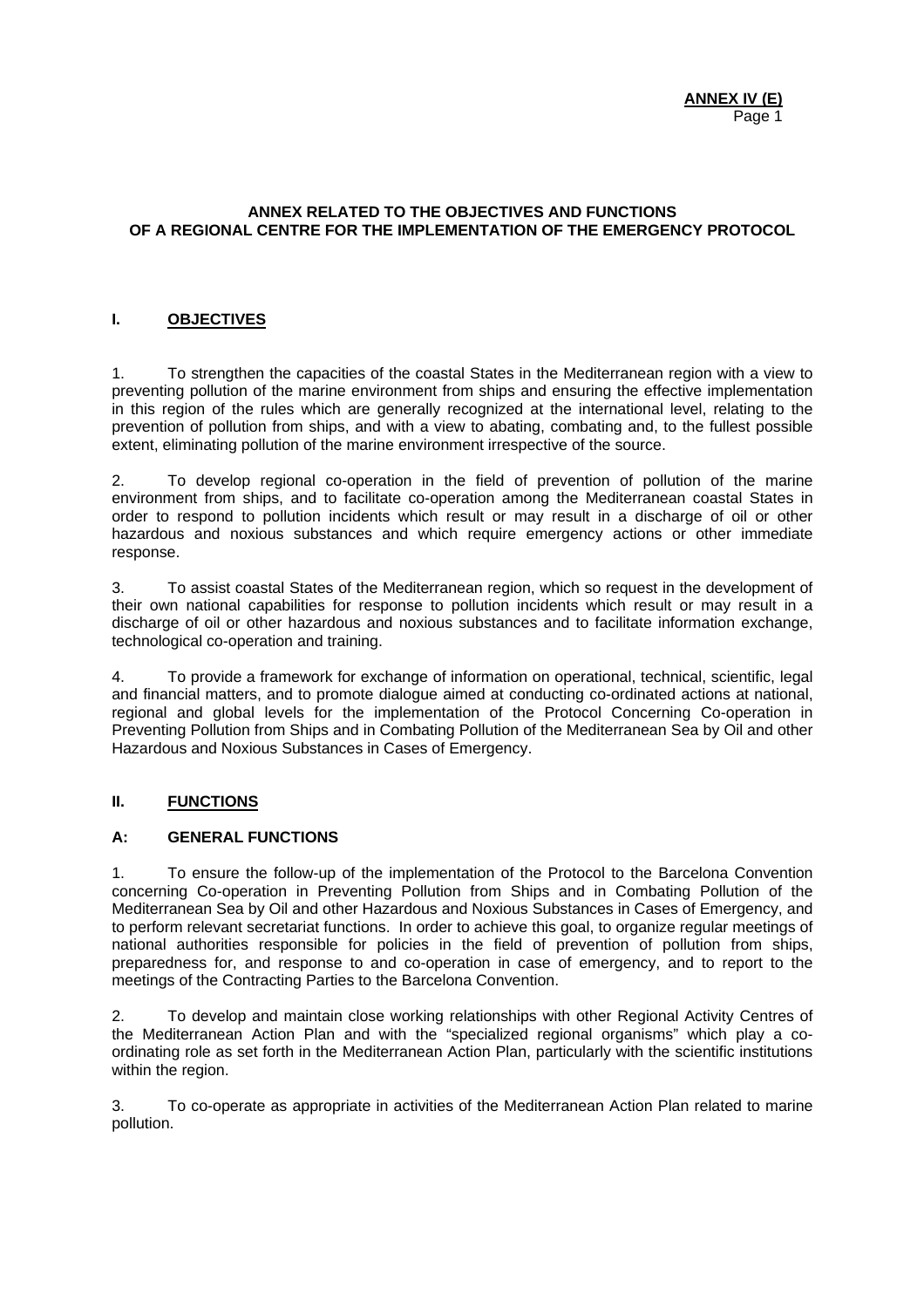### **B: FUNCTIONS CONCERNING PREVENTION OF POLLUTION OF THE MARINE ENVIRONMENT FROM SHIPS**

1. To assist the coastal States of the Mediterranean region in reinforcing their national capacities with a view to developing and implementing policies in an efficient manner the international **regulations** for the prevention of pollution **of the marine environment** from ships:

- a) by collecting and disseminating information concerning legal and technical aspects of prevention of pollution from ships, making use of documents prepared by IMO;
- b) by promoting transfer of technology;
- c) by conducting training activities;
- d) by executing, at the request of the States and within the limits of available means, programmes and pilot projects;
- e) by providing technical assistance to the coastal States which so request.

2. To assist the coastal States of the Mediterranean region in developing regional co-operation in the field of **with a view to implementing in an efficient manner the international regulations for the** prevention of pollution of the marine environment by ships:

- a) by promoting, at request of the States the dialogue aimed at conducting co-ordinated actions at national, regional and global levels;
- b) by assisting in the implementation of regional programmes approved by the Contracting Parties;
- c) by conducting studies on subjects of regional interest, at the request of the States.

## **C: FUNCTIONS CONCERNING PREPAREDNESS FOR AND RESPONSE TO ACCIDENTAL MARINE POLLUTION AND CO-OPERATION IN CASE OF EMERGENCY**

1. To collect and disseminate information on:

\_\_\_\_\_\_\_\_\_\_\_\_\_\_\_\_\_\_\_\_\_\_\_\_\_\_\_\_\_\_\_\_\_\_\_\_\_\_\_\_\_\_\_\_\_\_\_\_\_\_\_\_\_

- i) Competent national authorities responsible for receiving reports of pollution of the sea by oil and other hazardous and noxious substances and for dealing with matters concerning measures of assistance between Parties;
- ii) Inventories of experts, equipment and installations in each coastal State for response to pollution incidents which result or may result in a discharge of oil or other hazardous and noxious substances and which might be, under certain conditions, put at the disposal of the State which so requests in case of emergency;

 $(1)$  (2) Introduced by the Secretariat pursuant to the recommendation addressed to the Secretariat by the Second Meeting of National Legal and Technical Experts on the amendments to the Emergency Protocol, Monaco, 2-6 April 2001 (UNEP (DEC)/MED WG. 189/1, paragraphs 41 and 43), taking into consideration the text proposed by the International Maritime Organization at the same Meeting.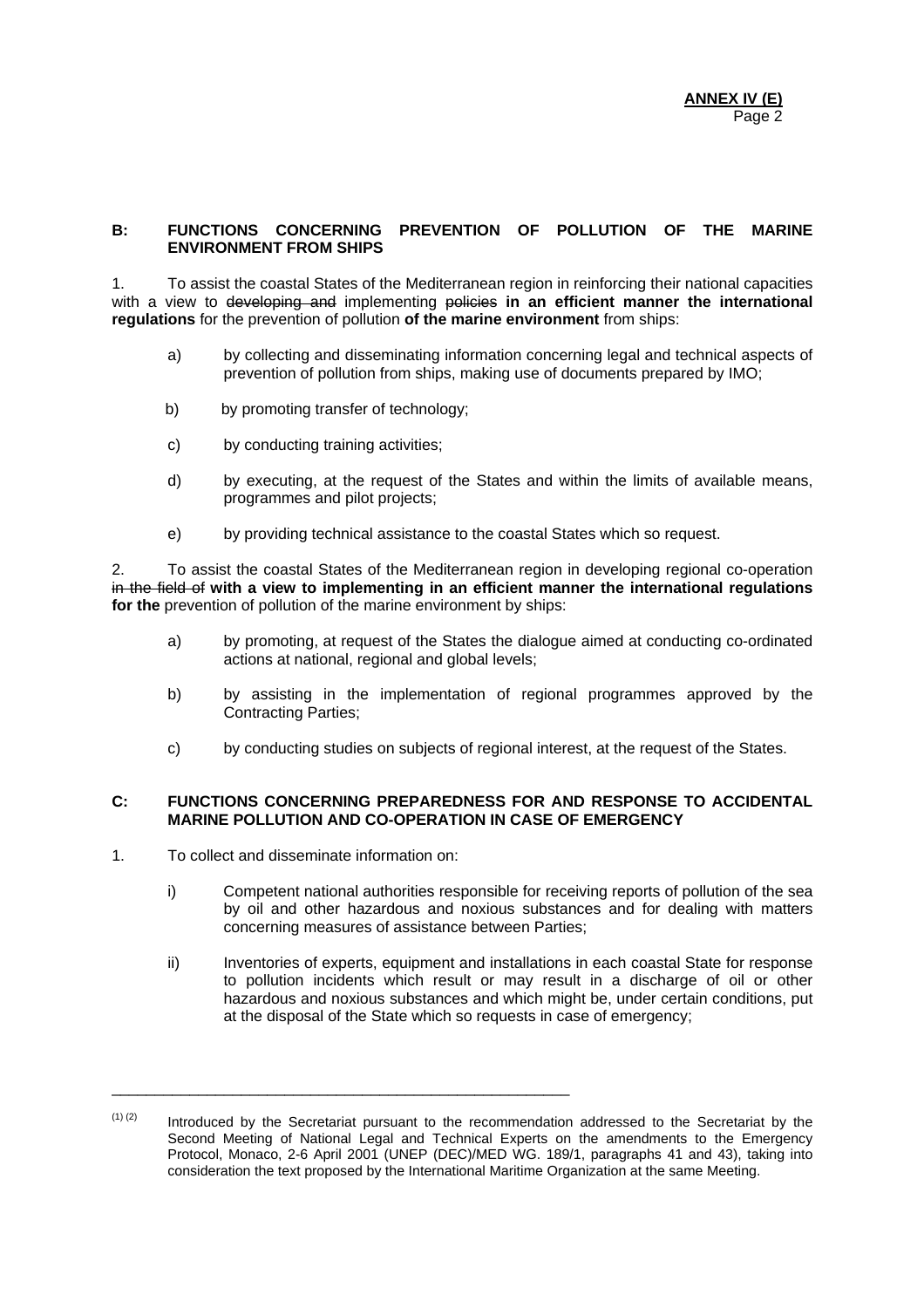- iii) General information, plans, methods and techniques for combating pollution by oil and other hazardous and noxious substances in order to assist as far as necessary countries of the region in the preparation of their national contingency plans;
- iv) Mediterranean coastal zones, with a particular attention to the zones which are especially sensitive to pollution by oil and other hazardous and noxious substances. This information could be used by risk predicting models and for the preparation of environmental sensitivity maps.

2. To establish, keep up to date and operate a partially computerized data base on chemicals and their properties, risks for human life and the marine environment, response techniques and combating methods.

3. To progressively develop and operate a marine pollution emergency decision support system with a view to providing rapidly to the Mediterranean coastal States information concerning behaviour, risks and different possibilities for action in cases of accidents involving oil and other hazardous and noxious substances.

4. To prepare, disseminate and keep up to date operational guides and technical documents.

5. To develop and maintain a regional Communications/Information system appropriate to the needs of States being served by the Centre.

6. To develop technological co-operation and training programmes for combating pollution of the sea by oil and other hazardous and noxious substances and to organize training courses.

7. To assist coastal States of the Mediterranean region, which so request, in the preparation and development of bilateral, multilateral or subregional operational agreements between neighbouring coastal States.

8. To prepare and keep up to date operational arrangements and guidelines, aimed at facilitating co-operation between Mediterranean coastal States in cases of emergency.

9. To organize and activate the Mediterranean Assistance Unit for combating accidental marine pollution created by a decision of the Eighth Ordinary Meeting of the Contracting Parties (Antalya, 12 - 15 October 1993) in the conditions described in this decision.

10. To assist coastal States of the Mediterranean region, which in cases of emergency so request, in obtaining assistance of the other Parties to the Protocol Concerning Co-operation in Preventing Pollution from Ships and Combating Pollution of the Mediterranean Sea by Oil and Other Hazardous and Noxious Substances in Cases of Emergency and Preventing Pollution from Ships, or when the possibilities for assistance do not exist within the region, in obtaining international assistance from outside the region.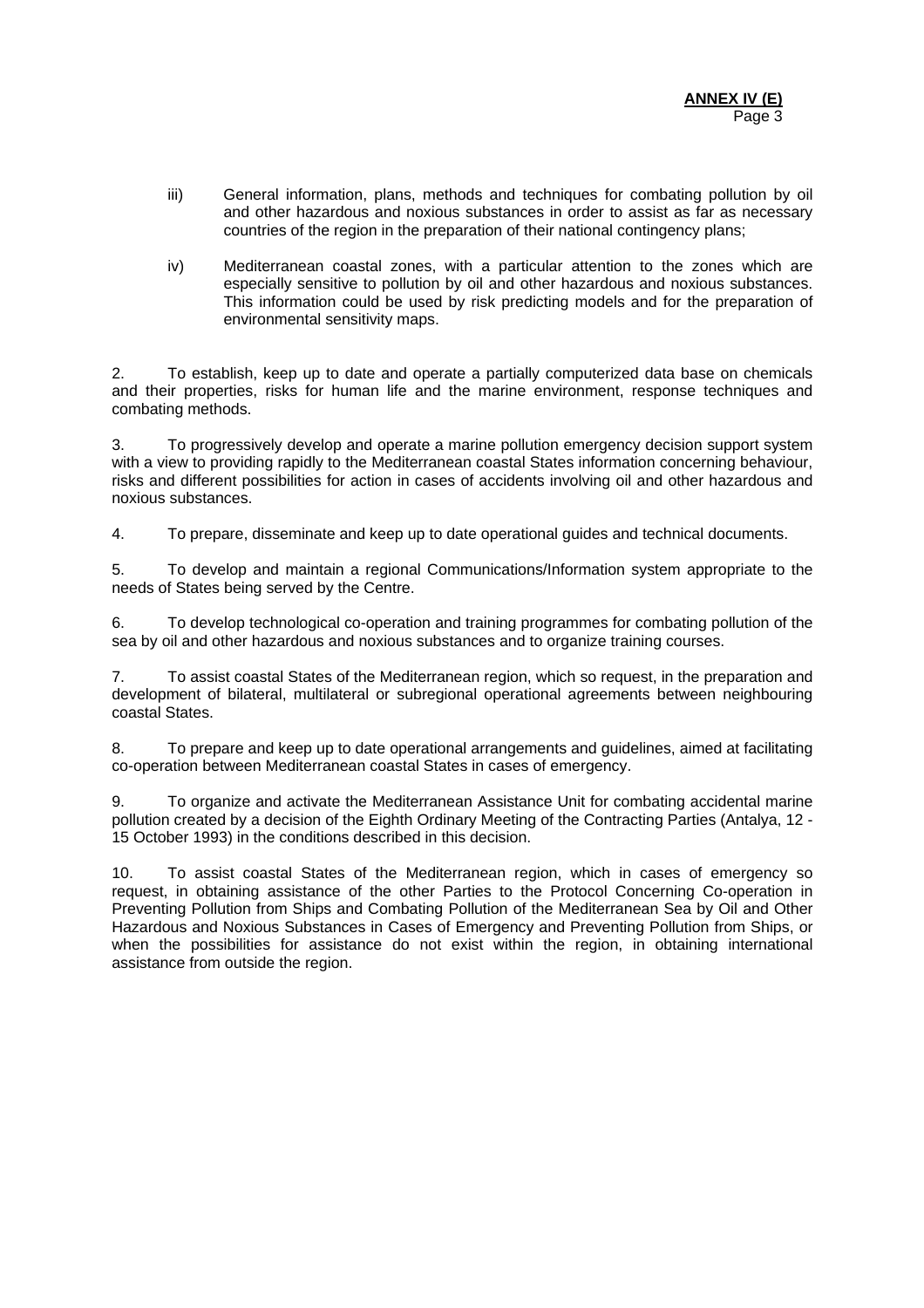## **ANNEXE RELATIVE AUX OBJECTIFS ET FONCTIONS DU CENTRE REGIONAL POUR LA MISE EN OEUVRE DU PROTOCOLE "SITUATIONS CRITIQUES"**

# **I. OBJECTIFS**

1. Renforcer les capacités des États côtiers de la région méditerranéenne en vue de prévenir la pollution du milieu marin par les navires et assurer la mise en oeuvre effective dans cette région des règles qui sont généralement admises sur le plan international relatives à la prévention de la pollution par les navires et en vue de diminuer, combattre et dans toute la mesure possible éliminer la pollution accidentelle du milieu marin.

2. Développer la coopération régionale dans le domaine de la prévention de la pollution du milieu marin par les navires et faciliter la coopération entre les Etats côtiers de la région méditerranéenne afin d'intervenir à la suite d'événements de pollution qui se traduisent ou peuvent se traduire par le déversement d'hydrocarbures ou d'autres substances nocives et potentiellement dangereuses et qui demandent une action d'urgence ou d'autres mesures immédiates de lutte.

3. Aider les Etats côtiers de la région méditerranéenne qui le demandent à se créer une capacité d'action pour intervenir en cas d'événements de pollution qui se traduisent ou peuvent se traduire par le déversement d'hydrocarbures ou d'autres substances nocives et potentiellement dangereuses, et faciliter l'échange d'informations, la coopération technique et la formation.

4. Fournir un cadre pour les échanges d'informations sur les questions opérationnelles, techniques, scientifiques, juridiques et financières et favoriser le dialogue destiné à mener des actions coordonnées aux niveaux national, régional et global pour la mise en oeuvre du Protocole relatif à la coopération en matière de prévention de la pollution par les navires et de lutte contre la pollution de la Mer Méditerranée par les hydrocarbures et autres substances nocives et potentiellement dangereuses en cas de situation critique.

## **II. FONCTIONS**

## **A: FONCTIONS GENERALES**

1. Assurer le suivi de la mise en oeuvre du Protocole à la Convention de Barcelone relatif à la coopération en matière de prévention de la pollution par les navires et de lutte contre la pollution de la mer Méditerranée par les hydrocarbures et autres substances nocives et potentiellement dangereuses en cas de situation critique et exercer les fonctions de secrétariat correspondantes. A cette fin organiser périodiquement les réunions des autorités nationales responsables des politiques de prévention de la pollution par les navires et de préparation, de lutte contre la pollution du milieu marin, ainsi que de la coopération en cas de situation critique et faire rapport à la réunion des Parties contractantes à la Convention de Barcelone.

2. Nouer et entretenir d'étroites relations de travail avec d'autres centres régionaux du PAM, avec les organismes régionaux spécialisés jouant un rôle de coordination comme il est prévu dans le Plan d'Action pour la Méditerranée, en particulier avec les institutions scientifiques de la région.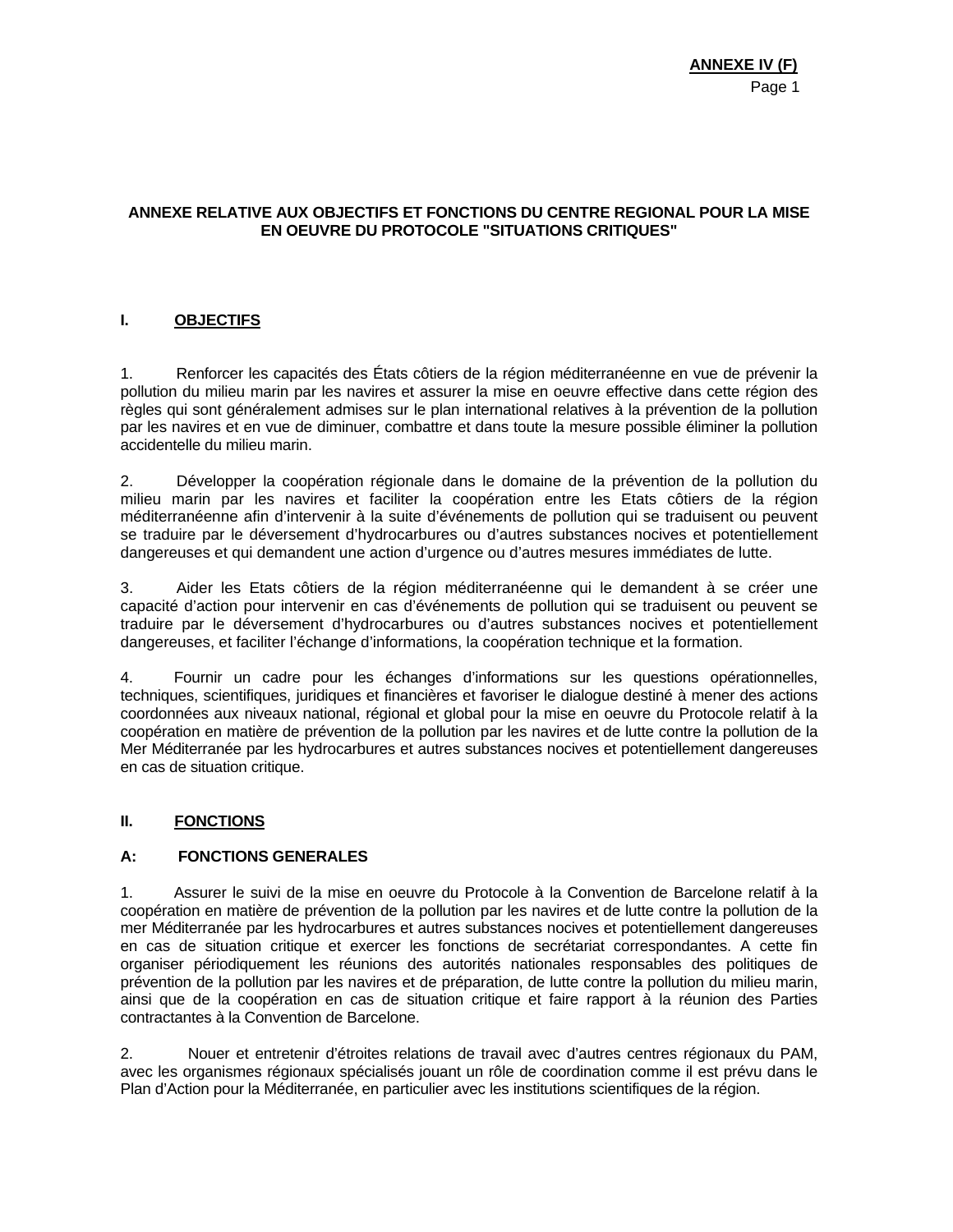3. Coopérer, si besoin est, aux activités du Plan d'action pour la Méditerranée concernant la pollution du milieu marin.

#### **B: FONCTIONS CONCERNANT LA PREVENTION DE LA POLLUTION DU MILIEU MARIN PAR LES NAVIRES**

1. Assister les États côtiers de la région méditerranéenne afin de renforcer leurs capacités nationales en vue de mettre en oeuvre de manière efficace la réglementation internationale applicable à la prévention de la pollution du milieu marin par les navire en:

- a) recueillant et diffusant des informations relatives aux aspects juridiques et techniques de la prévention de la pollution par les navires en utilisant la documentation établie à cette fin par l'OMI;
- b) favorisant le transfert de technologie;
- c) conduisant des actions de formations;
- d) exécutant à la demande des États et dans les limites des moyens disponibles des programmes et projets pilotes.
- e) fournissant une assistance technique aux États côtiers qui en font la demande.

2. Assister les États côtiers de la région méditerranéenne afin de développer la coopération régionale pour la mise en oeuvre efficace la réglementation internationale applicable à la pollution du milieu marin par les navires:

- a) en organisant, à la demande des États, la concertation en vue de conduire des actions coordonnées aux niveaux national, régional et global;
- b) en aidant à la mise en oeuvre des programmes régionaux approuvés par les Parties contractantes;
- c) en réalisant, à la demande des États, des études sur des sujets d'intérêt régional.

#### **C: FONCTIONS CONCERNANT LA PREPARATION ET LA LUTTE CONTRE LA POLLUTION MARINE ACCIDENTELLE ET LA COOPERATION EN CAS DE SITUATION CRITIQUE**

- 1. Recueillir et diffuser des informations relatives:
	- i) Aux autorités nationales compétentes chargées de recevoir les informations concernant la pollution de la mer par les hydrocarbures et autres substances nocives et potentiellement dangereuses et de traiter des affaires d'assistance entre les Parties;
	- ii) A l'inventaire des experts, du matériel et des installations dont dispose chaque Etat côtier pour intervenir en cas d'événements de pollution qui se traduisent ou peuvent se traduire par le déversement d'hydrocarbures ou d'autres substances nocives et potentiellement dangereuses et qui seraient susceptibles sous certaines conditions d'être mis à la disposition d'un Etat qui en ferait la demande en cas d'urgence;